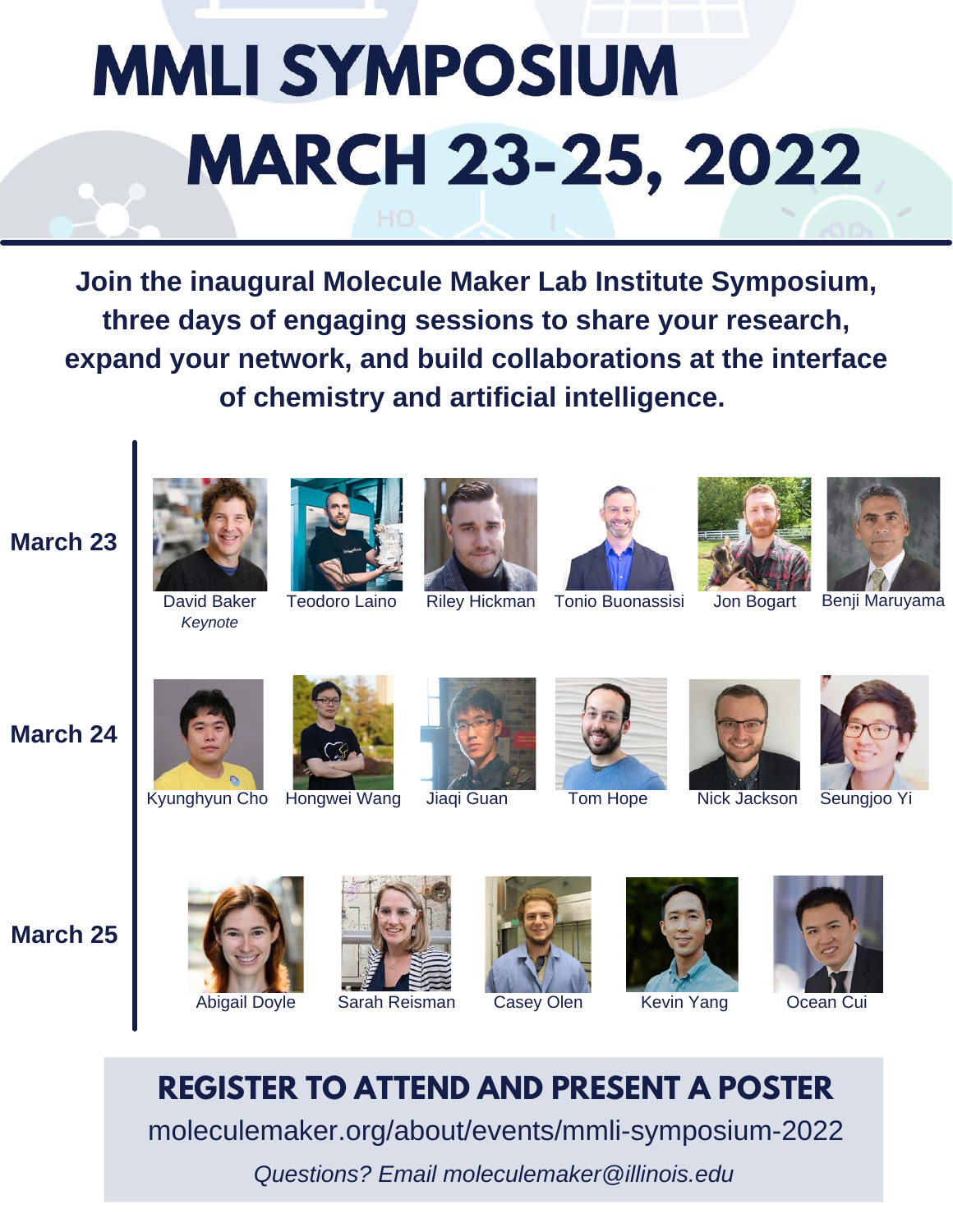# **MARCH 23 AGENDA**

12:00PM: Lunch Beckman Atrium 12:45PM: Opening Remarks Gene Robinson and Huimin Zhao 1:00PM: Keynote Talk by David Baker Henrietta and Aubrey Davis Endowed Professor, Biochemistry, University of **Washington** 2:00PM: Teodoro Laino Distinguished RSM, Manager, IBM Research 2:40PM: Riley Hickman Graduate Student, Chemical Physics, University of Toronto *Break* 3:10PM: Tonio Buonassisi Professor, Mechanical Engineering, MIT 3:50PM: Jonathan Bogart Postdoc, Chemical and Biological Engineering, Northwestern 4:05PM: Benji Maruyama Autonomous Materials Lead, Air Force Research Lab *All times are listed in Central Time.*

# **IN-PERSON LOGISTICS**

**All talks will be held in the Beckman Auditorium at the Beckman Institute at the University of Illinois Urbana-Champaign.**

**405 North Mathews Ave, Urbana, IL**

### **Speakers will be joining both in-person and virtually.**

**Please reach out to Celine Young, chyoung@illinois.edu for accommodations.**